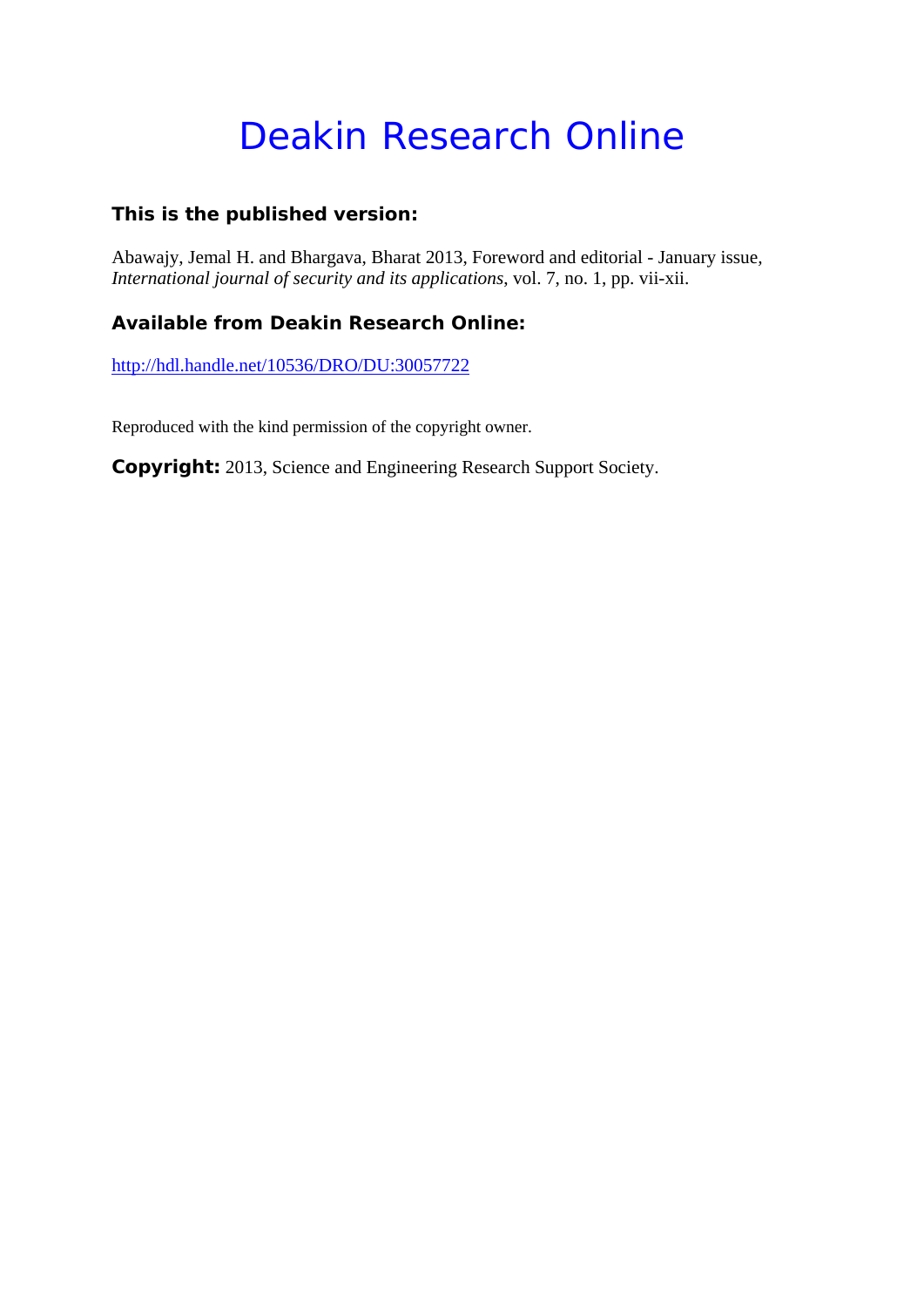## **Foreword and Editorial**

#### **International Journal of Security and Its Applications**

We are very happy to publish this issue of an International Journal of Security and Its Applications by Science and Engineering Research Support soCiety.

This issue contains 19 articles. Achieving such a high quality of papers would have been impossible without the huge work that was undertaken by the Editorial Board members and External Reviewers. We take this opportunity to thank them for their great support and cooperation.

In the paper "Study on Intrusion Detection Policy for Wireless Sensor Networks", an intrusion detection policy is proposed for wireless sensor networks. It monitors the communication between neighboring nodes and finds those nodes that are not working normally. Some general rules are defined to detect such nodes called compromised nodes.

Paper "Efficient Assessment and Evaluation for Websites Vulnerabilities Using SNORT" investigated in details several examples of SNORT rules and how they can be tuned to improve websites protection. Practical methods were demonstrated to design and implement those methods in such ways that can show to security personnel how effectively can SNORT rules be used.

In the paper "Face Tampering Detection from Single Face Image using Gradient Method", an effective novel approach of detection and classification of real face image from tampered face image based on second order gradient is proposed in this paper. The intended purpose of proposed approach is to endorse the biometric authentication, by joining the vitality awareness with Facial Recognition Technology (FRT). The proposed method requires only one face image without requirement of additional equipment and easier to implement into existing face recognition technique. For this purpose, real (from own database and some publically available standard database) and tampered (own prepared databases of dummy, color imposed and masked faces) face image database are used here for verification and validation of our assertion.

The paper "Secure Model for Educational Resources" defines identity federation as a technology which enables the identity information to be trustily transferred across autonomous security domains. Shibboleth Federation is considered to trust logging process between different web educational resources, Fully Global log-out is not addressed by Shibboleth. In this Paper, Authors address Fully Global Log-out with a cached version of content as an off-line content, and enforce user to re-login for the new request after global logout. The paper modifies and utilizes the Shibboleth IdP source code to achieve securing model for web educational resources.

The Authors of "Classification of Malicious Domain Names using Support Vector Machine and Bi-gram Method" discusses that everyday there are millions of domains registered and some of them are related to malicious activities. Recently, domain names have been used to operate malicious networks such as botnet and other types of malicious software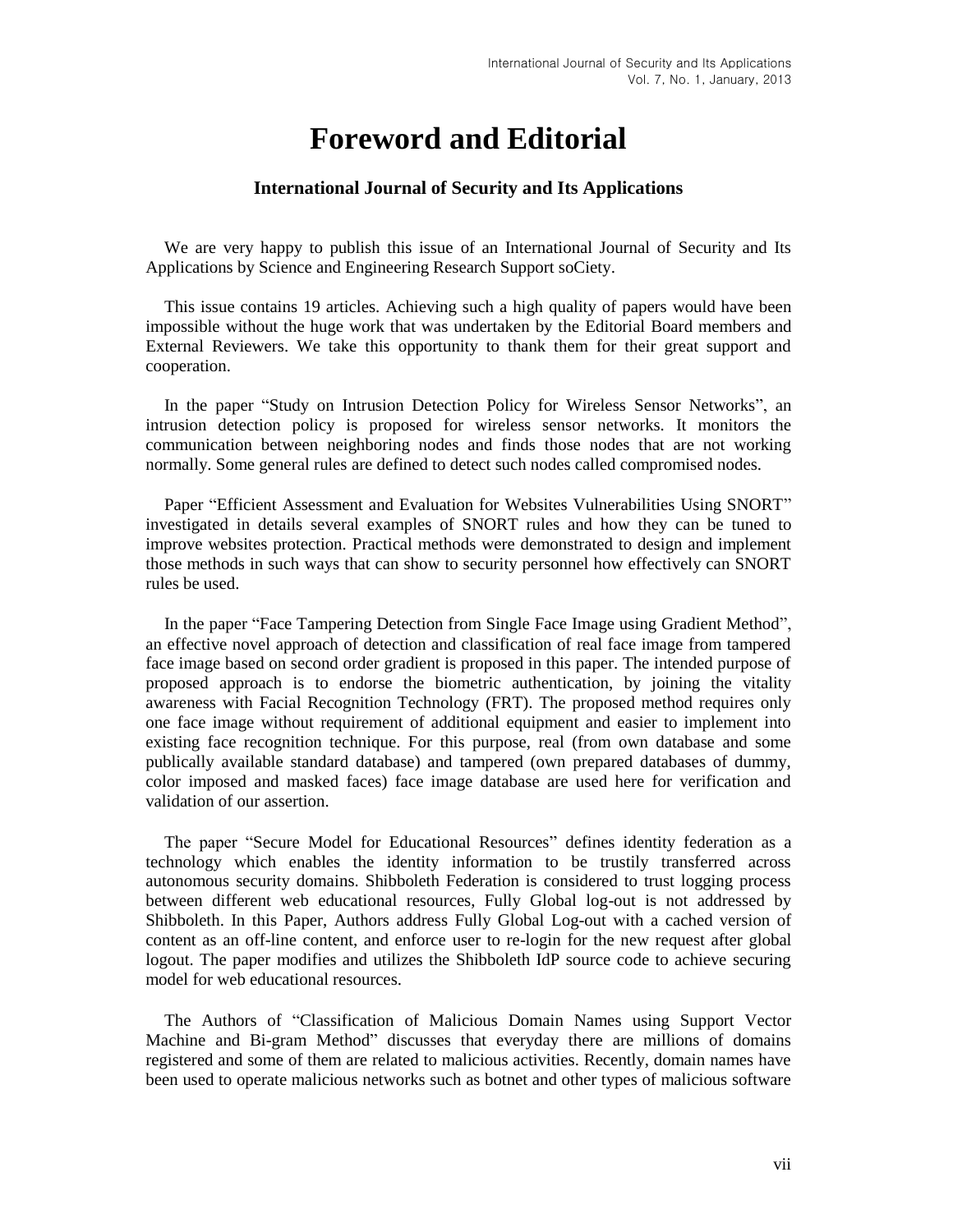(malware). Studies have revealed that it was challenging to keep track of malicious domains by Web content analysis or human observation because of the large number of domains. Legitimate domain names usually consist of English words or other meaningful sequences and can be easy to understand by humans, while malicious domains are generated randomly and do not include meaningful words or are not otherwise readable. Recently, a classification method has been proposed to classify malicious domain names. They used many features from DNS queries, including some textual features. However, it seems difficult to collect and maintain those data. The contribution is that, by using only domain names we could achieve better classification results, thus showing that domain names themselves contain enough information for classification.

Paper "A Secure and Anonymous Electronic Voting Scheme Based on Key Exchange Protocol" presents a discussion regarding voter anonymity and voting correctness which are important issues for electronic voting mechanisms. Compared electronic voting with traditional 1elections, an electronic voter is able to cast his/her ballot through the Internet in any place and at any time if he/she can access the network. Therefore, convenience and mobility make electronic voting become more and more popular and electronic voting can be adopted in the real world with higher feasibility. Recently, Chang and Lee presented an electronic voting (e-voting) scheme based on the blind signature and the Diffie-Hellman key exchange methods for ensuring voter anonymity and performance efficiency. They claimed that numerous essential requirements of general electronic voting can be ensured in their evoting scheme. Unfortunately, we found that Chang-Lee's e-voting scheme suffers from susceptibility to security attacks and some critical security requirements of their e-voting scheme may be compromised. To prevent security weaknesses of Chang-Lee's e-voting scheme, in this paper, an improved version on their e-voting scheme is proposed that not only keeps the merits of Chang-Lee's e-voting scheme but also enhances the security of their evoting scheme.

In the paper "Algorithms for Automatic Analysis of SELinux Security Policy", Authors discuss about the configuration of security policies which is an important but complicated work for running of secure operating systems. On the one hand, completely correct and consistent configuration is the necessary prerequisite for secure and credible system operation. On the other hand, errors and bugs are incidental anywhere within configuration at all time. Algorithms for automatic analysis of SELinux security policy are studied in this paper. Based on an improved analysis model similar to SELAC model, both algorithms for validity analysis and integrity analysis are designed. So that any access relations among subjects and objects with specified security contexts can be identified correctly by using the former algorithm. And all rules that could potentially influence integrity of subjects and objects can be detected based on the latter algorithm.

The paper "Security Analysis and Improvements of a Password-Based Mutual Authentication Scheme with Session Key Agreement" presents a discussion about a password-based authentication schemes have been widely adopted to protect resources from unauthorized access. In 2008, Chang-Lee proposed a friendly password-based mutual authentication scheme to avoid the security weaknesses of Wu-Chieu's scheme. In this paper, Chang-Lee's scheme was demonstrated that it is vulnerable to user impersonation attack, server masquerading attack, password guessing attack, and insider attack. An improved scheme to overcome the security weaknesses of Chang-Lee's scheme was proposed, even if secret information stored in the smart card is revealed.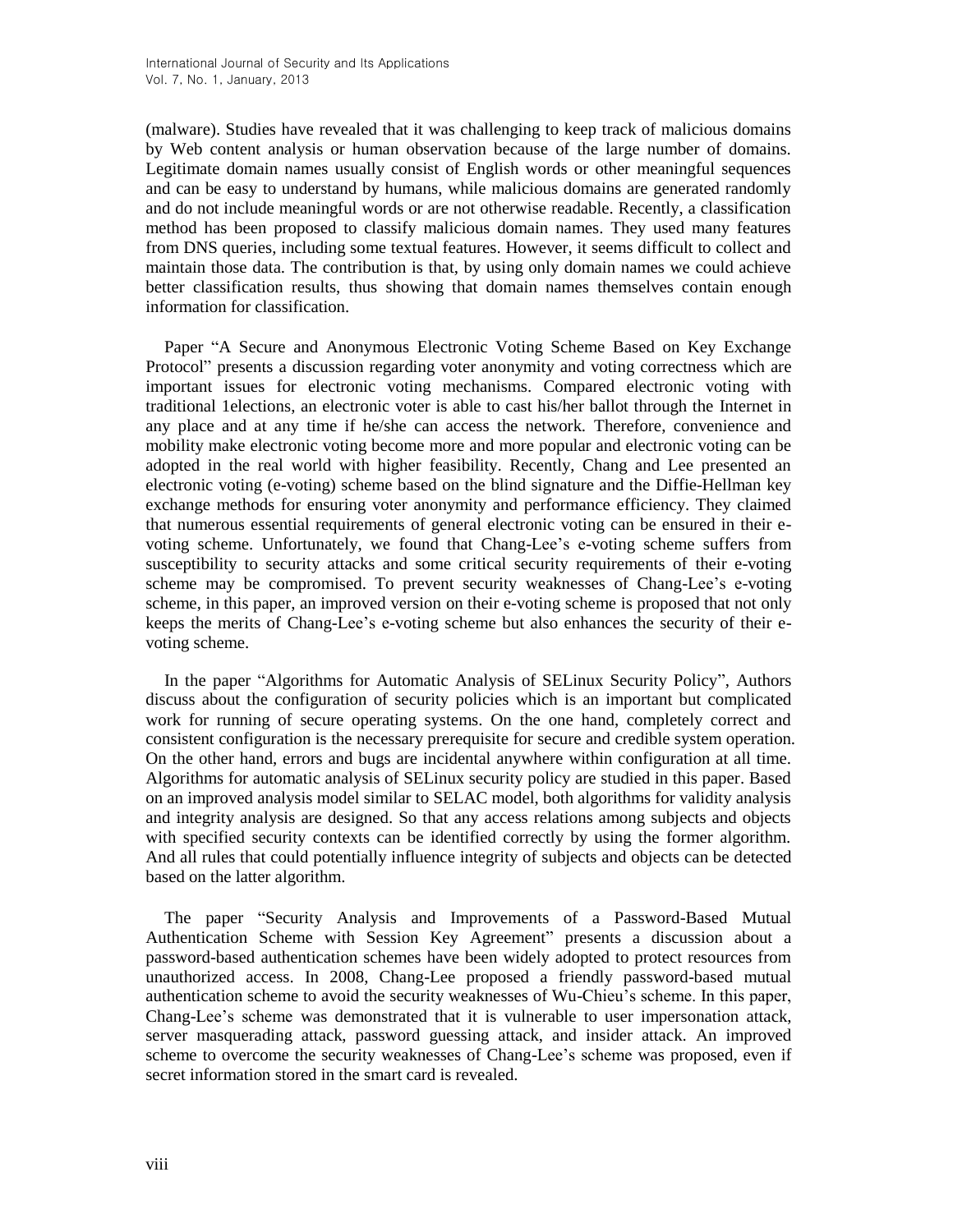The paper "Selective Timestamp-Nonce Based Authentication Scheme" aims to improve an efficient and complete remote user authentication scheme and propose an adaptive timestamp-nonce based authentication scheme using portable storage devices. Compared with other smart card-based, timestamp-based and nonce-based schemes, our scheme achieves more functionality. The new importance merits are: An adaptive timestamp-nonce structure is proposed; portable device stores authentication data not only smart card; all transactions through non-secure channel, especially in the registration phase, and batch of portable storage devices is issued. Besides, the basic merits include a dictionary of verification tables is not required to authenticate users, users can choose their password freely, mutual authentication is provided between a user and the remote system, the communication cost and the computational cost are very low, a user can update their password after the registration phase, a session key agreed by a user and the remote system is generated in every session and the serious time synchronization problem are solved.

The Authors of "Noise Resistant Identification of Human Iris Patterns Using Fuzzy ARTMAP Neural Network" proposes an efficient iris recognition system that employs circular Hough transform technique to localize the iris region in the eye image and cumulative sum based gray change analysis method to extract features from the normalized iris template and also fuzzy ARTMAP neural network to classify the iris codes.

Paper "Design of Internal Traffic Checkpoint of Security Checkpoint Model in the Cloud Computing" proposed design of internal traffic checkpoint in security checkpoint model for preventing security threats. The architected security checkpoint model is a system that performs firstly check process on all incoming traffic from outside network. And it identifies almost threats and prevents them for protecting a cloud computing resources. The security checkpoint model consists of three components such as incoming traffic checkpoint, internal traffic checkpoint, and host-based threat checkpoint. The proposed model checks the safety of incoming traffic and binary file, and tracks traffic including threat factors. And it also judges threat traffics on system and storage. This paper focused on structure, inspection procedures and functions of internal traffic checkpoint. Internal traffic checkpoint is important because it blocks threat traffic into internal network and ensures stable and reliable traffics.

In the paper "A New Data Aggregation Scheme to Support Energy Efficiency and Privacy Preservation for Wireless Sensor Networks", because a sensor node has limited resources, such as battery capacity, data aggregation techniques have been proposed for wireless sensor networks (WSNs). On the other hand, the provision of efficient data aggregation for preserving data privacy is challenging issue in WSNs. Existing data aggregation methods for preserving data privacy are CPDA, SMART, Twin-Key based method, and GP2S. However, they have a main limitation that communication cost for network construction is considerably high. To resolve the problem, Authors propose a privacy preserving data aggregation scheme based on Hilbert curve for WSNs. For data aggregation, a tree-based network structure is utilized which minimizes communication among sibling sensor nodes for network construction. A Hilbert curve technique to preserve data privacy is adpated. Because the sending data is encrypted by using a unique Hilbert value, it is very difficult to trace a real value even though attackers overhear the sending data.

Paper "Secure Video Transmission on Smart Phones for Mobile Intelligent Network" deals with video data delivery that comes up problems of the content ownership and the privacy, and thus protecting the video data becomes important in mobile network. With the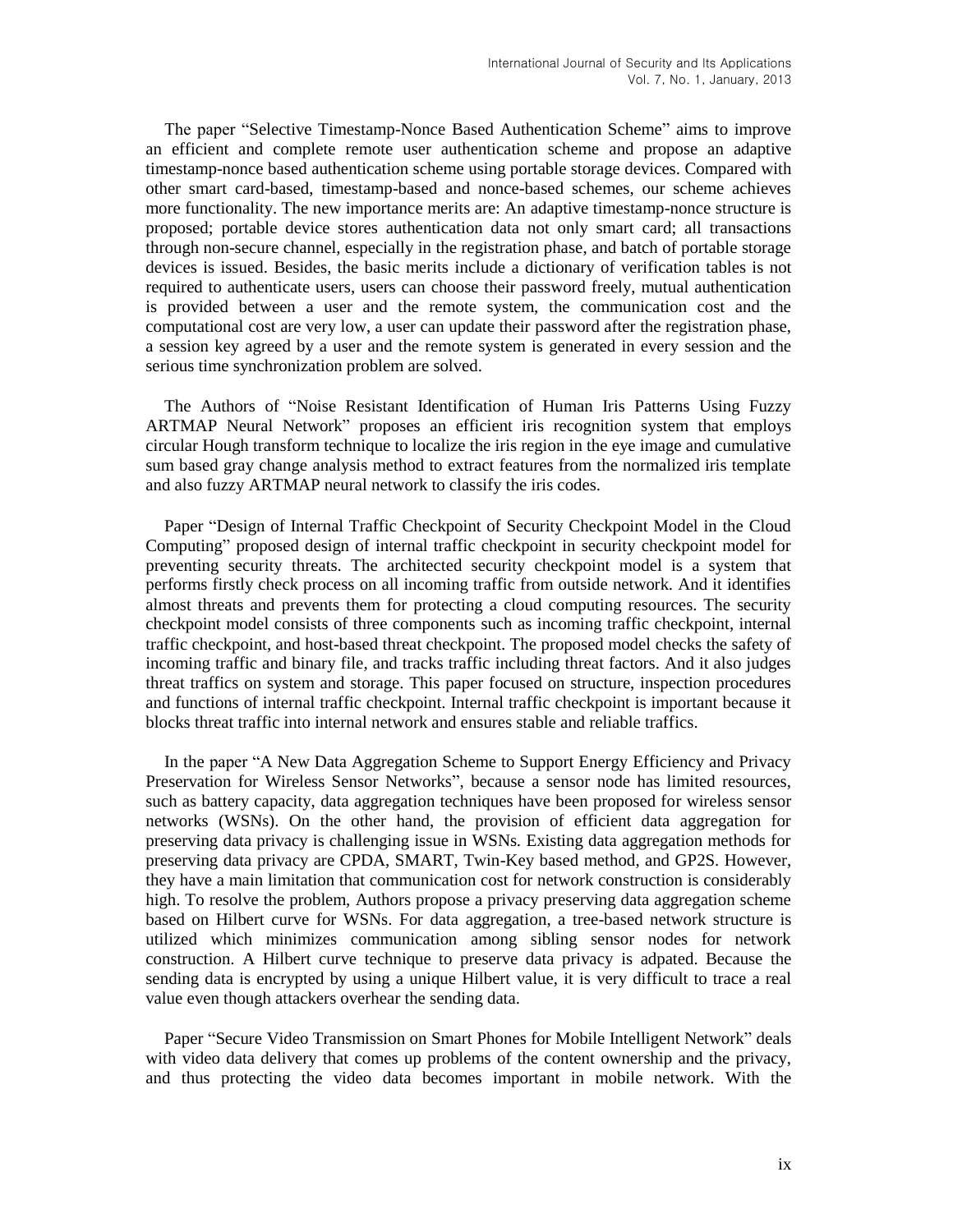standardized protocol defined by AES-CCM, the need is to implement communication infrastructure for a next-generation mobile computing and intelligent system, i.e., Smartphone, evaluating security parameters (*e.g.*, CP (Control Parameter), UP (Unit Parameters) and standardization it's a challenging task. The details provided in this paper are used to design a CP based secure wireless video data transmission, on basis of AES-CCM for privacy issues, considering the security level with MAC overhead.

In the paper "Industrial Espionage and Police Investigation", Author presents a discussion that Industrial espionage has been worsening. To control industrial espionage requires new and stronger countermeasures. Among law enforcement agencies, the police are primarily responsible for preventing and controlling industrial espionage in terms of size and covering area. However, the police have many problems to be solved. The police have few experts on industrial espionage. The lack of budget and insufficient equipment contribute to hinder effective investigation. The lack of coordination among the investigation agencies and the absence of international cooperation system are also regarded as the problems to be solved. For the effective investigation for the police, therefore, it is necessary to train experts on industrial espionage. The special recruitment of outside specialists could contribute to improve the level of police investigation. Securing budget and cutting edge equipment are indispensable for effective investigation. Finally, the police should design a strategy to prove guilty and to prevent the concealment of the illegal gains from industrial espionage.

The paper "A Study on Performance Evaluation for Security Test Laboratory" studied performance analysis on the security test support project. In detail, the business flow of security product development activities was analyzed to measure performance of the facility and equipment project for quality verification of security products. In addition, multidimensional performance analysis was carried out empirically by applying it to a theoretical measurement model.

The Authors of "Security Requirements for the Medical Information Used by U-Healthcare Medical Equipment" aimed at the development of security test methodology for u-health medical devices and proposed the standard and specification to secure medical information security. For the purpose, first, the scope of u-health medical devices was defined and categorized its physical and operational types. Second, security core technologies were selected that can be applied to u-health medical device in three aspects such as administrative safeguard dealing with operator, policy, document, system and user education, physical safeguard dealing with control of entrance and exit, screen or shared instrument, and technical safeguard dealing with computer system-related technological elements. Lastly, each security core technology was assigned to each physical and operational types of u-health medical devices and relative significance of which was determined. The guideline containing the developed security core technology and test methodology for u-health medical device would be utilized for the enhancement of security level in the design of u-health medical devices and setting the authentication standard for authorization process for security in Korean Food and Drug Administration.

Paper "A Study on the Live Forensic Techniques for Anomaly Detection in User Terminals" deals with digital forensics techniques that have been used to analyze system intrusion incidents traditionally are used to detect anomaly behavior that may occur in the user terminal environment. Particularly, for the method to analyze user terminals, automated live forensics techniques that are used as supporting tool for malicious code (malware)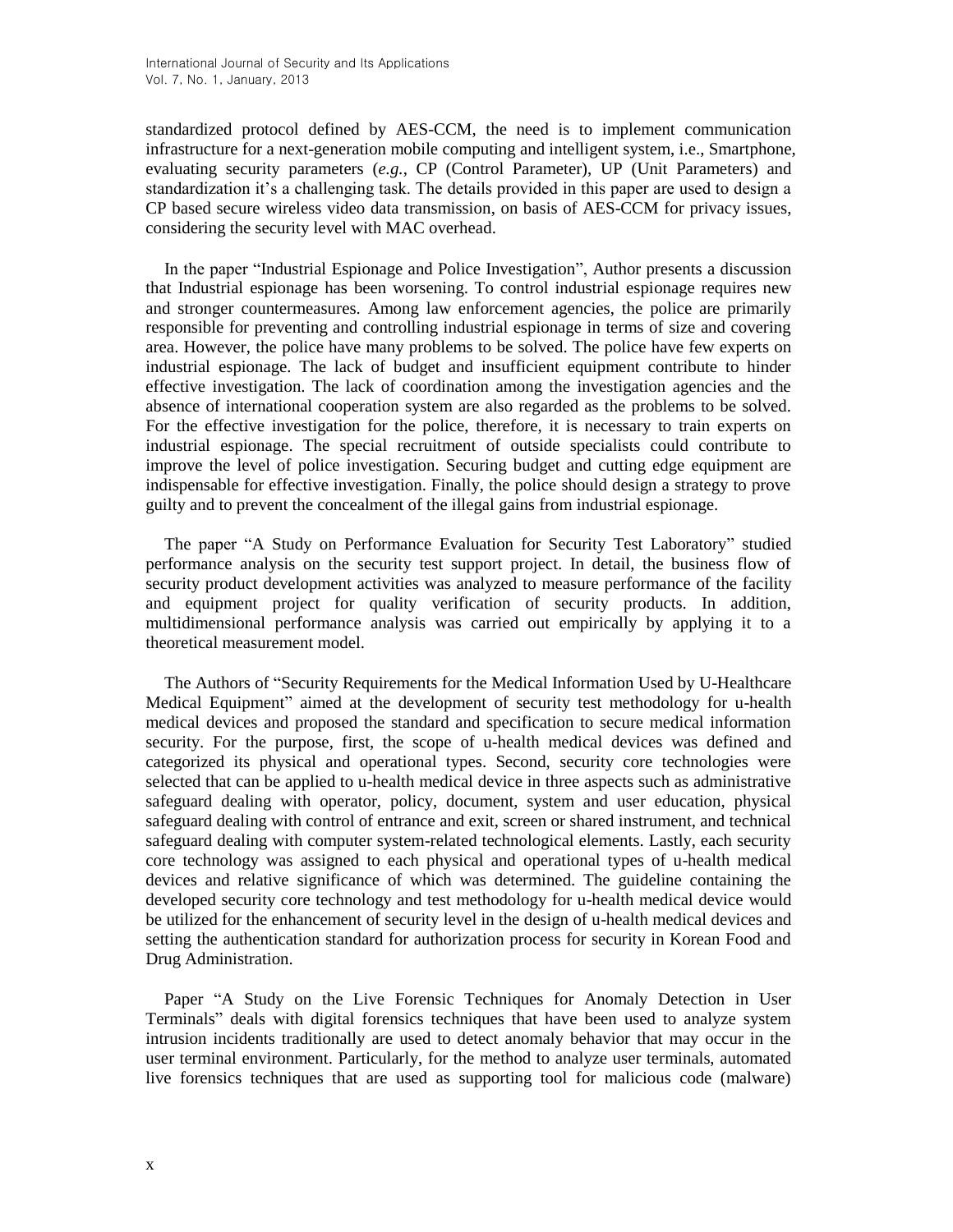detection. A way to take advantage of the live forensic techniques for the anomaly detection of malware was suggested.

In the paper "Next Generation Electronic Record Management System based on Digital Forensics", due to technological advancement, it is very easy to generate electronic records within short period of time and with little effort. However, the challenge is to preserve electronic records for long period of time without losing their integrity and authenticity. This is critical problem because most of our day to day activities are dependent on the information we get from Electronic Record Management System (ERMS). The trustworthiness of electronic record is dependent on ERMS. Therefore, ERMS has vital role in keeping electronic record for long term without losing its trustworthiness. In this paper, a novel approach was proposed for next generation ERMS that alleviates these challenges.

The paper "Linear Relationship between Reported Discretional Expenditure and Sales Amount – Empirical Approach with IT Related Industry" discusses about financial studies that assume linear relationship between discretional expenses and sales amount. Also previous researches insist that industry having shorter product cycle has strong relationship between them. Linear relationship between them based on financial reports during 2000-2011 of appearing companies in top 100 firms based on advertising amount were investigated. Food product manufacturing and electronic component manufacturing industry representing industry were chosen with short product cycle and IT industry.

January, 2013

*Jemal H. Abawajy, Deakin University, Australia Prof. Bharat Bhargava, Professor in Department of Computer Science at Purdue, USA*

> **Editors of the January Issue on International Journal of Security and Its Applications**